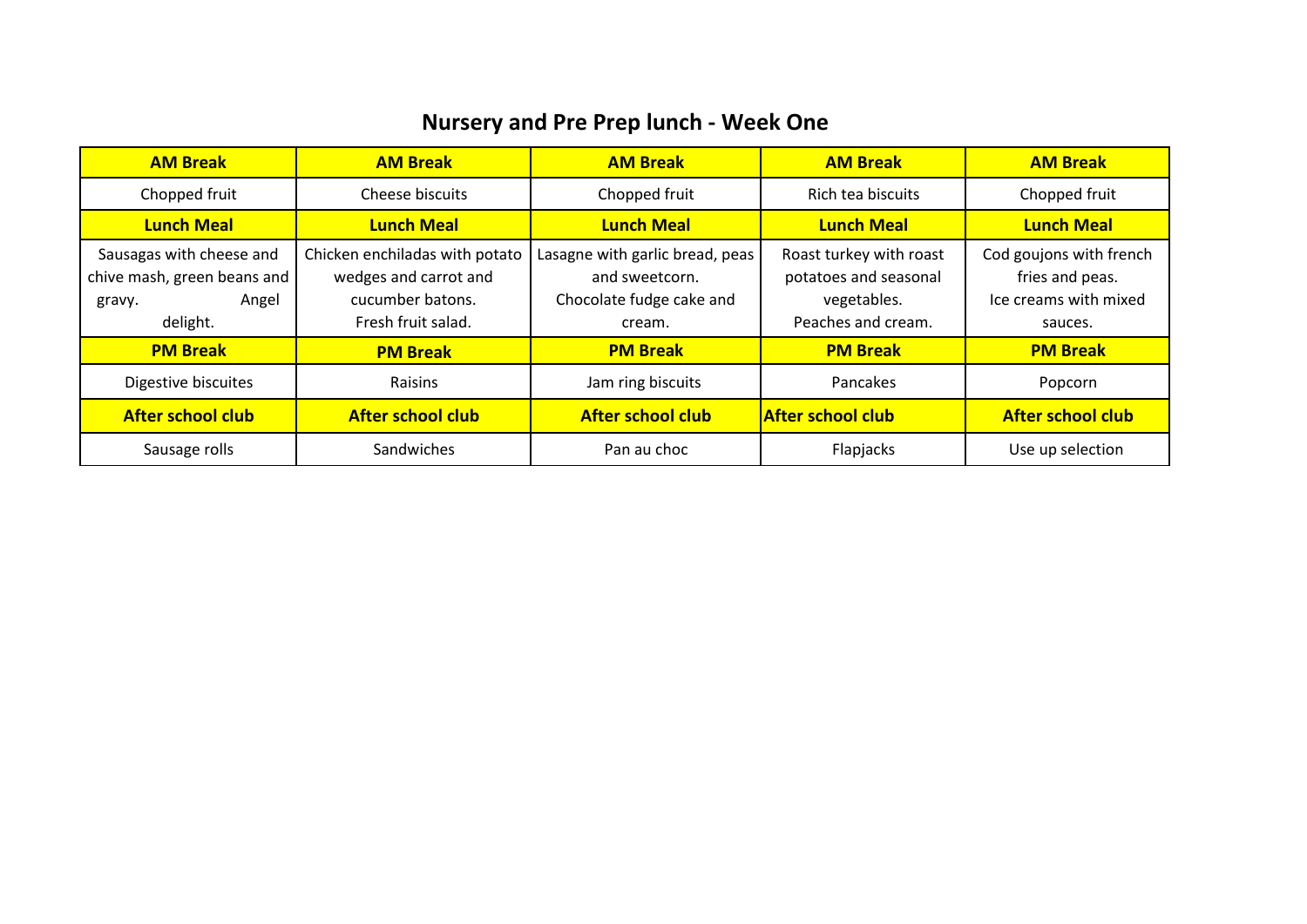## **Nursery and Pre Prep lunch - Week Two**

| <b>AM Break</b>                                                                                 | <b>AM Break</b>                                                                         | <b>AM Break</b>                                                                                            | <b>AM Break</b>                                                                                                  | <b>AM Break</b>                                 |
|-------------------------------------------------------------------------------------------------|-----------------------------------------------------------------------------------------|------------------------------------------------------------------------------------------------------------|------------------------------------------------------------------------------------------------------------------|-------------------------------------------------|
| Chopped fruit                                                                                   | Cheese biscuits                                                                         | Chopped fruit                                                                                              | Rich tea biscuits                                                                                                | Chopped fruit                                   |
| <b>Lunch Meal</b>                                                                               | <b>Lunch Meal</b>                                                                       | <b>Lunch Meal</b>                                                                                          | <b>Lunch Meal</b>                                                                                                | <b>Lunch Meal</b>                               |
| Lime and sweet chilli chicken<br>with coconut rice, peas and<br>green beans.<br>Fruit<br>jelly. | Pepperoni pizza with potato<br>wedges and carrot and<br>cucumber batons.<br>fruit salad | Tomato, basil chicken pasta<br>bake with garlic bread and<br>Apple<br>Fresh sweetcorn.<br>cake with cream. | Roast beef with roast<br>potatoes, yorkshire pudding<br>and seasonal vegetables and<br>Mixed<br>gravy.<br>melon. | Sausages with chips and<br>beans.<br>Eton mess. |
| <b>PM Break</b>                                                                                 | <b>PM Break</b>                                                                         | <b>PM Break</b>                                                                                            | <b>PM Break</b>                                                                                                  | <b>PM Break</b>                                 |
| Digestive biscuites                                                                             | Raisins                                                                                 | Jam ring biscuits                                                                                          | Pancakes                                                                                                         | Popcorn                                         |
| <b>After school club</b>                                                                        | <b>After school club</b>                                                                | <b>After school club</b>                                                                                   | <b>After school club</b>                                                                                         | <b>After school club</b>                        |
| Sausage rolls                                                                                   | Sandwiches                                                                              | Pan au choc                                                                                                | Flapjacks                                                                                                        | Use up selection                                |